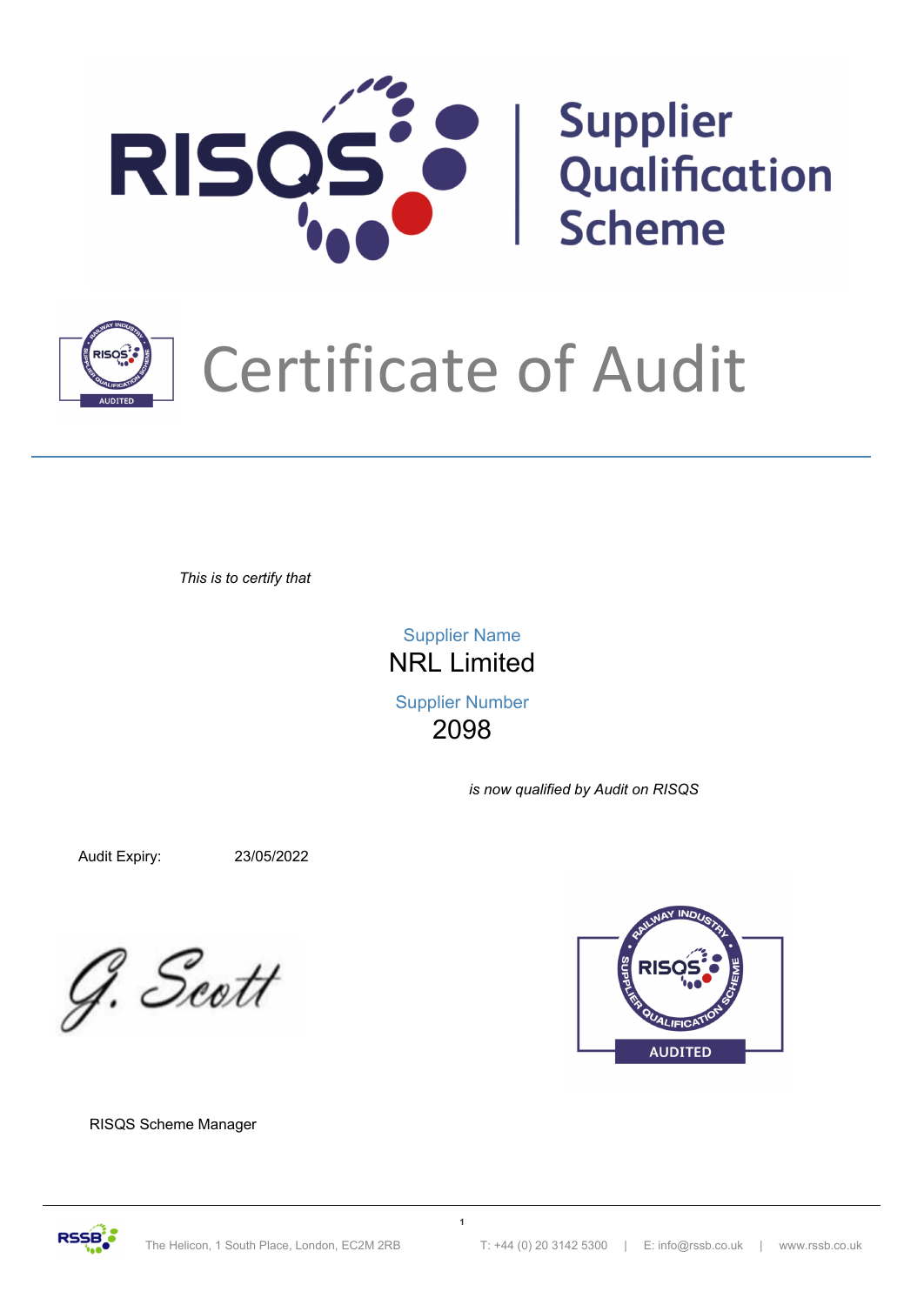## Construction Design and Management Comply,Core,Safe Work Planning,Sentinel **Modules Covered**

| <b>Supplier ID:</b>   | 2098                                                  |        |  |
|-----------------------|-------------------------------------------------------|--------|--|
| <b>Supplier Name:</b> | <b>NRL Limited</b>                                    |        |  |
| <b>Product Code</b>   | <b>Product Name</b>                                   | Result |  |
| A.A.1.2N              | Temporary Labour (Electrification) Service            | ✔      |  |
| A.A.1.3N              | Temporary Labour (Signalling) Service                 | ✔      |  |
| A.A.1.5N              | Temporary Labour (Track) Service                      | ✔      |  |
| <b>B.C.1.1.1V</b>     | Track Circuits (including Level Crossings) Maintain   | ✔      |  |
| <b>B.C.1.1.1W</b>     | Track Circuits (including Level Crossings) Overhaul   | ✔      |  |
| B.C.1.1.1X            | Track Circuits (including Level Crossings) Install    | ✔      |  |
| B.C.1.1.1Y            | Track Circuits (including Level Crossings) Modify     | ✔      |  |
| <b>B.C.1.1.2V</b>     | <b>Track Circuit Interrupters Maintain</b>            | ✔      |  |
| B.C.1.1.2W            | <b>Track Circuit Interrupters Overhaul</b>            | ✔      |  |
| <b>B.C.1.1.2X</b>     | <b>Track Circuit Interrupters Install</b>             | ✔      |  |
| B.C.1.1.2Y            | <b>Track Circuit Interrupters Modify</b>              | ✔      |  |
| <b>B.C.1.1.3V</b>     | Axle Counters (including Level Crossings) Maintain    | ✔      |  |
| <b>B.C.1.1.3W</b>     | Axle Counters (including Level Crossings) Overhaul    | ✔      |  |
| B.C.1.1.3X            | Axle Counters (including Level Crossings) Install     | ✔      |  |
| B.C.1.1.3Y            | Axle Counters (including Level Crossings) Modify      | ✔      |  |
| B.C.1.1.4V            | Treadles (including Level Crossings) Maintain         | ✔      |  |
| <b>B.C.1.1.4W</b>     | Treadles (including Level Crossings) Overhaul         | ✔      |  |
| B.C.1.1.4X            | Treadles (including Level Crossings) Install          | ✔      |  |
| B.C.1.1.4Y            | Treadles (including Level Crossings) Modify           | ✔      |  |
| B.C.1.2.1V            | Colour Light Signals Maintain                         | ✔      |  |
| B.C.1.2.1W            | Colour Light Signals Overhaul                         | ✔      |  |
| B.C.1.2.1X            | Colour Light Signals Install                          | ✔      |  |
| B.C.1.2.1Y            | <b>Colour Light Signals Modify</b>                    | ✔      |  |
| <b>B.C.1.2.2V</b>     | Banner Signals Maintain                               | √      |  |
| <b>B.C.1.2.2W</b>     | <b>Banner Signals Overhaul</b>                        | ✔      |  |
| B.C.1.2.2X            | <b>Banner Signals Install</b>                         | ✔      |  |
| <b>B.C.1.2.2Y</b>     | <b>Banner Signals Modify</b>                          | ✔      |  |
| B.C.1.2.3V            | Draw Ahead Signals Maintain                           | √      |  |
| <b>B.C.1.2.3W</b>     | Draw Ahead Signals Overhaul                           | ✔      |  |
| B.C.1.2.3X            | Draw Ahead Signals Install                            | √      |  |
| B.C.1.2.3Y            | Draw Ahead Signals Modify                             | ✔      |  |
| B.C.1.2.4V            | <b>Ground Position Light Signals Maintain</b>         | ✔      |  |
| B.C.1.2.4W            | <b>Ground Position Light Signals Overhaul</b>         | ✔      |  |
| B.C.1.2.4X            | <b>Ground Position Light Signals Install</b>          | √      |  |
| B.C.1.2.4Y            | <b>Ground Position Light Signals Modify</b>           | ✔      |  |
| B.C.1.2.5V            | Signal Lamps (including LEDs) & Lamp Holders Maintain | √      |  |
| <b>B.C.1.2.5W</b>     | Signal Lamps (including LEDs) & Lamp Holders Overhaul | ✔      |  |
| B.C.1.2.5X            | Signal Lamps (including LEDs) & Lamp Holders Install  | √      |  |
| B.C.1.2.5Y            | Signal Lamps (including LEDs) & Lamp Holders Modify   | ✔      |  |
| B.C.1.2.6V            | Signal Lenses Maintain                                | ✔      |  |
| <b>B.C.1.2.6W</b>     | Signal Lenses Overhaul                                | ✔      |  |
| B.C.1.2.6X            | Signal Lenses Install                                 | ✔      |  |
| B.C.1.2.6Y            | <b>Signal Lenses Modify</b>                           | ✔      |  |
| <b>B.C.1.2.7V</b>     | Points Indicators Maintain                            | √      |  |
| <b>B.C.1.2.7W</b>     | Points Indicators Overhaul                            |        |  |

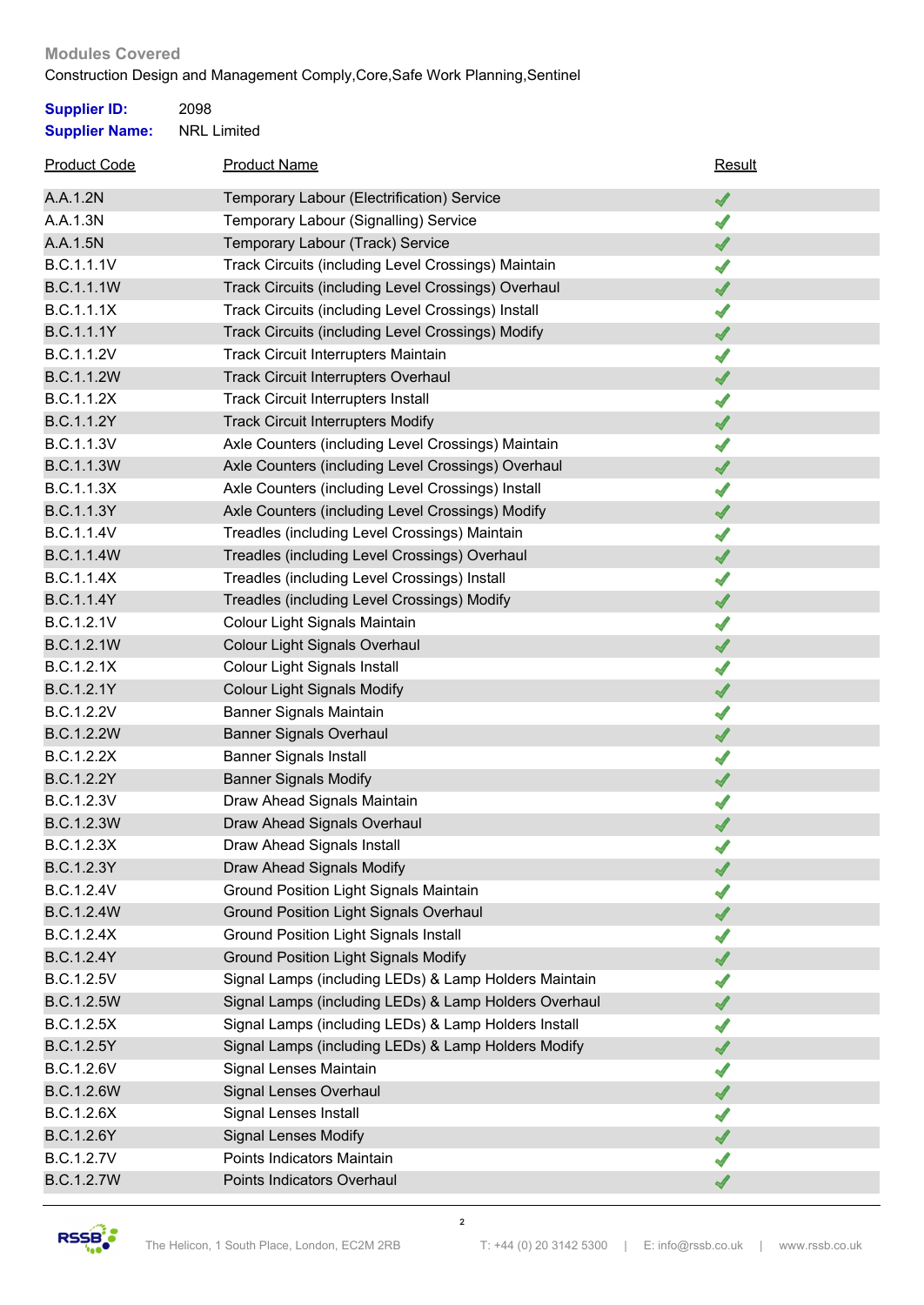| <b>Product Code</b> | <b>Product Name</b>                                                | Result               |
|---------------------|--------------------------------------------------------------------|----------------------|
| B.C.1.2.7X          | Points Indicators Install                                          | ✔                    |
| <b>B.C.1.2.7Y</b>   | Points Indicators Modify                                           | ✔                    |
| B.C.1.2.9V          | Off Indicators Maintain                                            | ✔                    |
| <b>B.C.1.2.9W</b>   | Off Indicators Overhaul                                            | ✔                    |
| B.C.1.2.9X          | Off Indicators Install                                             | √                    |
| B.C.1.2.9Y          | Off Indicators Modify                                              | ✔                    |
| B.C.1.2.10V         | Train Ready To Start (TRTS) Maintain                               | ✔                    |
| B.C.1.2.10W         | Train Ready To Start (TRTS) Overhaul                               | ✔                    |
| B.C.1.2.10X         | Train Ready To Start (TRTS) Install                                | √                    |
| B.C.1.2.10Y         | Train Ready To Start (TRTS) Modify                                 | ✔                    |
| B.C.1.3.1W          | Level Crossing Controls Overhaul                                   | $\blacktriangleleft$ |
| B.C.1.3.2W          | Level Crossing Mechanical Equipment e.g. Booms & Barriers Overhaul | $\blacktriangleleft$ |
| B.C.1.3.3W          | Level Crossing Warning Devices Overhaul                            | ✔                    |
| B.C.1.3.3X          | Level Crossing Warning Devices Install                             | ✔                    |
| B.C.1.3.3Y          | Level Crossing Warning Devices Modify                              | √                    |
| <b>B.C.1.3.4W</b>   | Light Units/Wig Wags Overhaul                                      | ✔                    |
| B.C.1.3.4X          | Light Units/Wig Wags Install                                       | ✔                    |
| B.C.1.3.4Y          | Light Units/Wig Wags Modify                                        | ✔                    |
| B.C.1.3.5W          | Audible Devices - Bells Overhaul                                   | √                    |
| <b>B.C.1.3.5X</b>   | Audible Devices - Bells Install                                    | ✔                    |
| B.C.1.3.5Y          | Audible Devices - Bells Modify                                     | ✔                    |
| <b>B.C.1.3.6W</b>   | Signage Overhaul                                                   | ✔                    |
| B.C.1.3.6X          | Signage Install                                                    | ✔                    |
| B.C.1.3.6Y          | <b>Signage Modify</b>                                              | ✔                    |
| B.C.1.4.1V          | <b>HPSS Maintain</b>                                               | √                    |
| <b>B.C.1.4.1W</b>   | <b>HPSS Overhaul</b>                                               | $\blacktriangleleft$ |
| B.C.1.4.1X          | <b>HPSS Install</b>                                                | √                    |
| B.C.1.4.1Y          | <b>HPSS Modify</b>                                                 | ✔                    |
| B.C.1.4.2V          | <b>Clamplock Points Maintain</b>                                   |                      |
| <b>B.C.1.4.2W</b>   | <b>Clamplock Points Overhaul</b>                                   | ✔                    |
| B.C.1.4.2X          | <b>Clamplock Points Install</b>                                    | ✔                    |
| <b>B.C.1.4.2Y</b>   | <b>Clamplock Points Modify</b>                                     | ✔                    |
| B.C.1.4.3V          | <b>Point Machines Maintain</b>                                     | ✔                    |
| <b>B.C.1.4.3W</b>   | <b>Point Machines Overhaul</b>                                     | ✔                    |
| B.C.1.4.3X          | <b>Point Machines Install</b>                                      | √                    |
| <b>B.C.1.4.3Y</b>   | <b>Point Machines Modify</b>                                       | ✔                    |
| B.C.1.4.4V          | Mechanical Backdrive Maintain                                      | √                    |
| <b>B.C.1.4.4W</b>   | Mechanical Backdrive Overhaul                                      | ✔                    |
| B.C.1.4.4X          | Mechanical Backdrive Install                                       | ✔                    |
| <b>B.C.1.4.4Y</b>   | Mechanical Backdrive Modify                                        | ✔                    |
| B.C.1.4.5V          | Powerlink Backdrive Maintain                                       | √                    |
| <b>B.C.1.4.5W</b>   | Powerlink Backdrive Overhaul                                       | ✔                    |
| B.C.1.4.5X          | Powerlink Backdrive Install                                        | √                    |
| B.C.1.4.5Y          | Powerlink Backdrive Modify                                         | ✔                    |
| B.C.1.4.6V          | SO (Hydraulic Backdrive) Maintain                                  | √                    |
| <b>B.C.1.4.6W</b>   | SO (Hydraulic Backdrive) Overhaul                                  | ✔                    |
| B.C.1.4.6X          | SO (Hydraulic Backdrive) Install                                   | √                    |
| B.C.1.4.6Y          | SO (Hydraulic Backdrive) Modify                                    | ✔                    |
| B.C.1.6.3W          | <b>GEC Geographical Overhaul</b>                                   | √                    |
| B.C.1.6.3X          | <b>GEC Geographical Install</b>                                    | ✔                    |

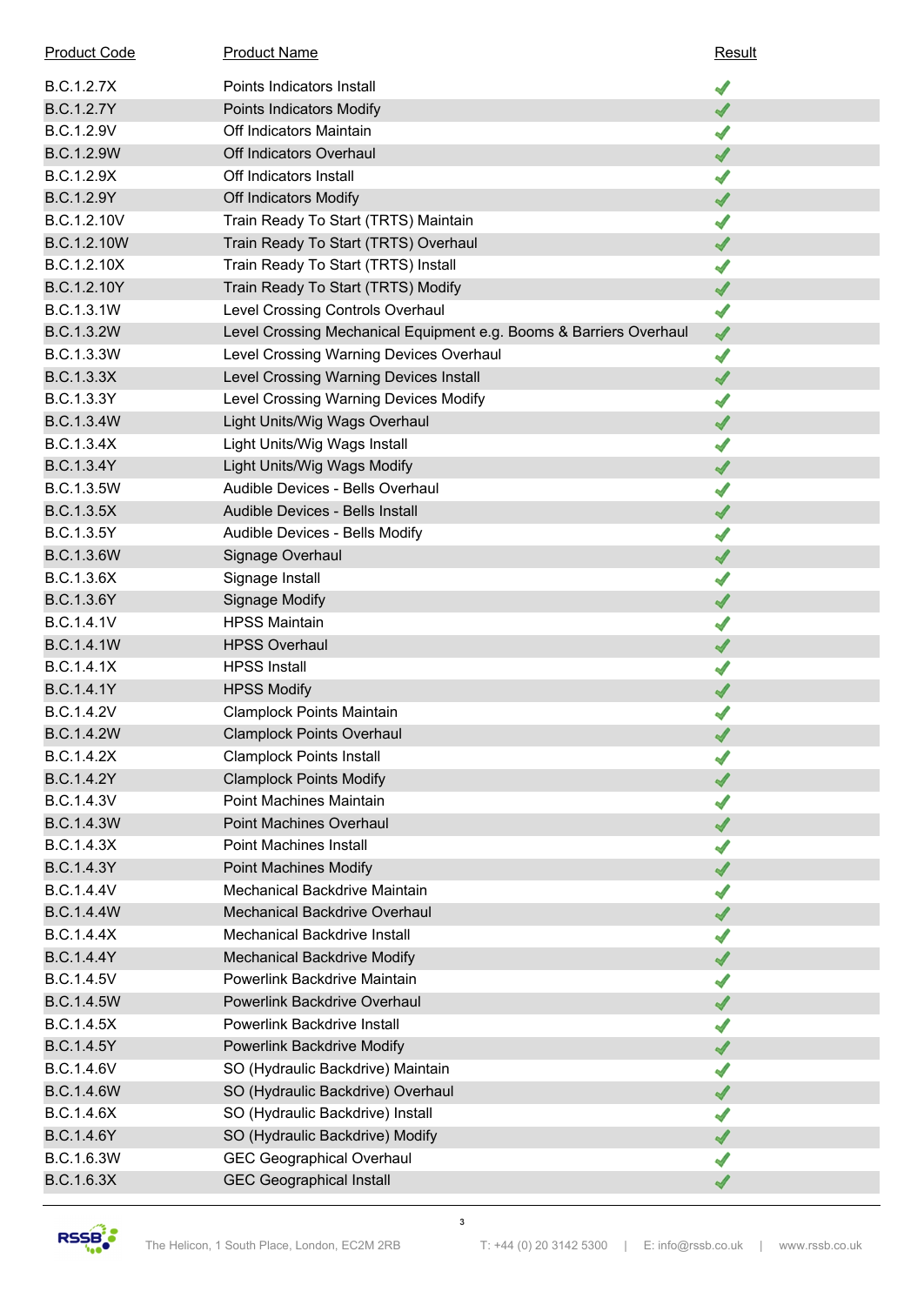| <b>Product Code</b> | <b>Product Name</b>                                                  | Result                   |
|---------------------|----------------------------------------------------------------------|--------------------------|
| B.C.1.6.3Y          | <b>GEC Geographical Modify</b>                                       | ✔                        |
| <b>B.C.1.6.4W</b>   | <b>SSI Overhaul</b>                                                  | ✔                        |
| B.C.1.6.4X          | <b>SSI Install</b>                                                   | ✔                        |
| B.C.1.6.4Y          | <b>SSI Modify</b>                                                    | ✔                        |
| B.C.1.7.1W          | Signal Control Panel NX Overhaul                                     | √                        |
| B.C.1.7.1X          | Signal Control Panel NX Install                                      | ✔                        |
| B.C.1.7.1Y          | Signal Control Panel NX Modify                                       | ✔                        |
| <b>B.C.1.7.4T</b>   | IECC Signal Control & Indication Equipment Commission                | ✔                        |
| B.C.1.7.4V          | <b>IECC Signal Control &amp; Indication Equipment Maintain</b>       | √                        |
| <b>B.C.1.7.4W</b>   | IECC Signal Control & Indication Equipment Overhaul                  | ✔                        |
| B.C.1.7.4X          | IECC Signal Control & Indication Equipment Install                   | ✔                        |
| B.C.1.7.4Y          | IECC Signal Control & Indication Equipment Modify                    | ✔                        |
| B.C.1.7.4Z          | IECC Signal Control & Indication Equipment Decommission              | √                        |
| <b>B.C.1.7.5T</b>   | RETB Signal Control & Indication Equipment Commission                | ✔                        |
| <b>B.C.1.7.5V</b>   | RETB Signal Control & Indication Equipment Maintain                  | √                        |
| <b>B.C.1.7.5W</b>   | RETB Signal Control & Indication Equipment Overhaul                  | ✔                        |
| B.C.1.7.5X          | RETB Signal Control & Indication Equipment Install                   | √                        |
| B.C.1.7.5Y          | <b>RETB Signal Control &amp; Indication Equipment Modify</b>         | ✔                        |
| B.C.1.7.5Z          | RETB Signal Control & Indication Equipment Decommission              | √                        |
| <b>B.C.1.9.4W</b>   | Semaphore Signals Overhaul                                           | ✔                        |
| B.C.1.9.4X          | Semaphore Signals Install                                            | ✔                        |
| B.C.1.9.4Y          | Semaphore Signals Modify                                             | ✔                        |
| B.C.1.9.5W          | Mechanical & Fabricated Equipment Overhaul                           | ✔                        |
| <b>B.C.1.9.5X</b>   | Mechanical & Fabricated Equipment Install                            | ✔                        |
| B.C.1.9.5Y          | Mechanical & Fabricated Equipment Modify                             | √                        |
| B.C.1.10.2V         | <b>AWS Track Equipment Maintain</b>                                  | ✔                        |
| B.C.1.10.2W         | <b>AWS Track Equipment Overhaul</b>                                  | √                        |
| B.C.1.10.2X         | <b>AWS Track Equipment Install</b>                                   | ✔                        |
| B.C.1.10.2Y         | <b>AWS Track Equipment Modify</b>                                    | √                        |
| B.C.1.10.3V         | <b>TPWS &amp; Associated Equipment Maintain</b>                      | √                        |
| B.C.1.10.3W         | TPWS & Associated Equipment Overhaul                                 | $\overline{\mathcal{A}}$ |
| B.C.1.10.3X         | <b>TPWS &amp; Associated Equipment Install</b>                       | ✔                        |
| B.C.1.10.3Y         | TPWS & Associated Equipment Modify                                   | √                        |
| B.C.1.11.4V         | Signalling Cable Maintain                                            | ✔                        |
| B.C.1.11.4W         | Signalling Cable Overhaul                                            | √                        |
| B.C.1.11.4X         | <b>Signalling Cable Install</b>                                      | ✔                        |
| B.C.1.11.4Y         | <b>Signalling Cable Modify</b>                                       | √                        |
| C.B.2.1V            | Switches & Crossings Conventional Maintain                           | ✔                        |
| C.B.2.2V            | Switches & Crossings (Absolute Geometry) Maintain                    | √                        |
| C.B.2.3V            | Switches & Crossings (Modular Systems) Maintain                      | ✔                        |
| A.A.9.1N            | Provision of Protection & Warning Staff (not including LOWS) Service | √                        |
| C.C.3.4.5.6N        | Ultrasonic Testing (Non Train-Borne) Service                         | ✔                        |
| C.C.3.4.6.2N        | Rail Grinding (Non Train-Borne) Service                              | √                        |
| D.E.7.1W            | <b>Chargers for Signalling Equipment Overhaul</b>                    | ✔                        |
| D.E.7.1X            | <b>Chargers for Signalling Equipment Install</b>                     | √                        |
| D.E.7.1Y            | <b>Chargers for Signalling Equipment Modify</b>                      | ✔                        |
| D.E.7.2W            | Transformers & Transformer Rectifiers Overhaul                       | √                        |
| D.E.7.2X            | Transformers & Transformer Rectifiers Install                        | ✔                        |
| D.E.7.2Y            | Transformers & Transformer Rectifiers Modify                         |                          |
| D.E.7.3W            | Point T/J (Transformer Rectifiers) Overhaul                          | ✔                        |
|                     |                                                                      |                          |

**4**